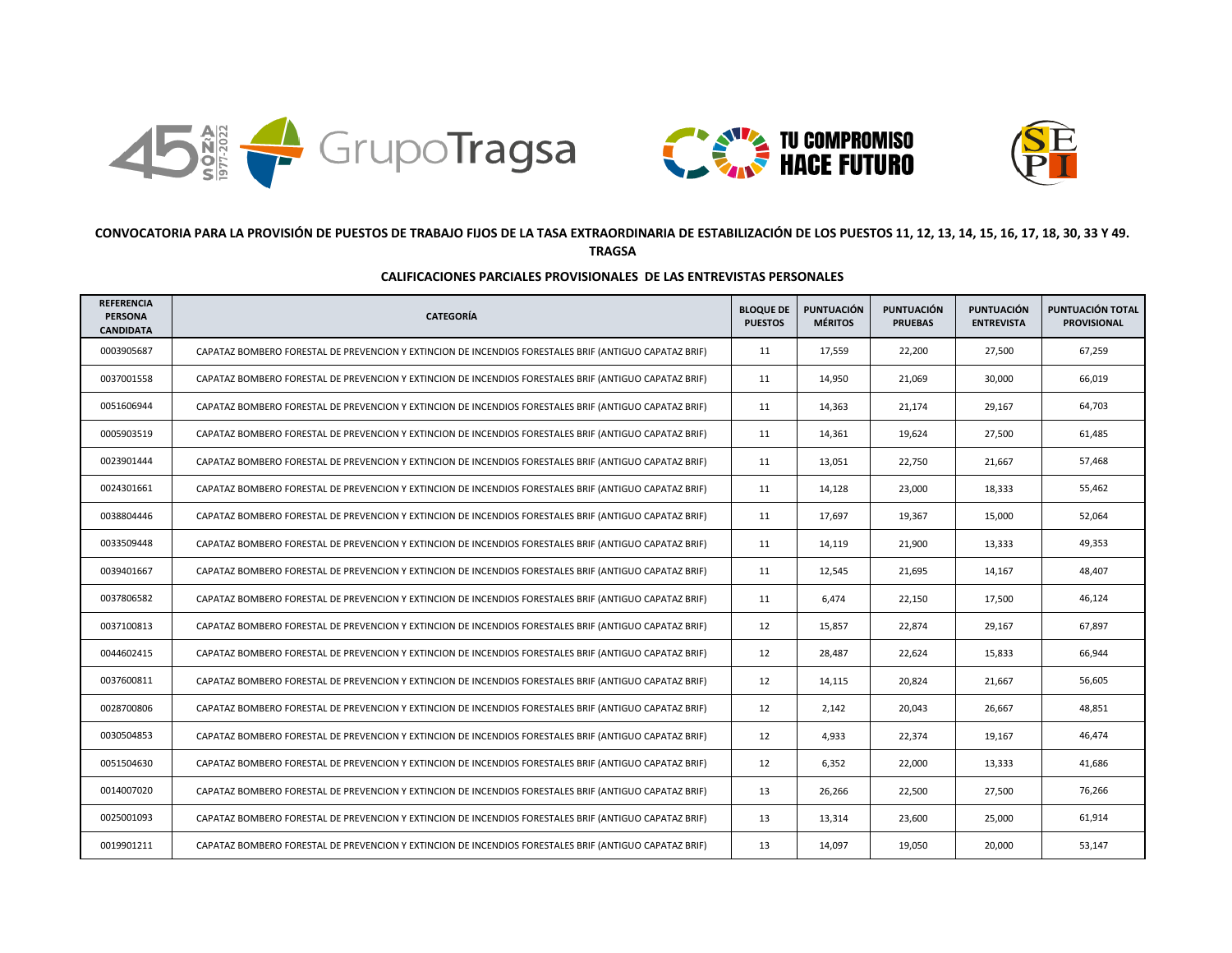| <b>REFERENCIA</b><br><b>PERSONA</b><br><b>CANDIDATA</b> | <b>CATEGORÍA</b>                                                                                       | <b>BLOQUE DE</b><br><b>PUESTOS</b> | <b>PUNTUACIÓN</b><br><b>MÉRITOS</b> | <b>PUNTUACIÓN</b><br><b>PRUEBAS</b> | <b>PUNTUACIÓN</b><br><b>ENTREVISTA</b> | PUNTUACIÓN TOTAL<br><b>PROVISIONAL</b> |
|---------------------------------------------------------|--------------------------------------------------------------------------------------------------------|------------------------------------|-------------------------------------|-------------------------------------|----------------------------------------|----------------------------------------|
| 0039800981                                              | CAPATAZ BOMBERO FORESTAL DE PREVENCION Y EXTINCION DE INCENDIOS FORESTALES BRIF (ANTIGUO CAPATAZ BRIF) | 13                                 | 7.455                               | 22,924                              | 22,500                                 | 52,879                                 |
| 0037506119                                              | CAPATAZ BOMBERO FORESTAL DE PREVENCION Y EXTINCION DE INCENDIOS FORESTALES BRIF (ANTIGUO CAPATAZ BRIF) | 13                                 | 15,248                              | 17,486                              | 20,000                                 | 52,734                                 |
| 0035806924                                              | CAPATAZ BOMBERO FORESTAL DE PREVENCION Y EXTINCION DE INCENDIOS FORESTALES BRIF (ANTIGUO CAPATAZ BRIF) | 13                                 | 14,436                              | 19,748                              | 14,167                                 | 48,351                                 |
| 0041000892                                              | CAPATAZ BOMBERO FORESTAL DE PREVENCION Y EXTINCION DE INCENDIOS FORESTALES BRIF (ANTIGUO CAPATAZ BRIF) | 13                                 | 12,922                              | 20,119                              | 14,167                                 | 47,208                                 |
| 0032900981                                              | CAPATAZ BOMBERO FORESTAL DE PREVENCION Y EXTINCION DE INCENDIOS FORESTALES BRIF (ANTIGUO CAPATAZ BRIF) | 13                                 | 13,407                              | 19,874                              | 13,333                                 | 46,615                                 |
| 0027600889                                              | CAPATAZ BOMBERO FORESTAL DE PREVENCION Y EXTINCION DE INCENDIOS FORESTALES BRIF (ANTIGUO CAPATAZ BRIF) | 13                                 | 14,069                              | 19,519                              | 12,500                                 | 46,088                                 |
| 0052206117                                              | CAPATAZ BOMBERO FORESTAL DE PREVENCION Y EXTINCION DE INCENDIOS FORESTALES BRIF (ANTIGUO CAPATAZ BRIF) | 13                                 | 14,097                              | 15,190                              | 14,167                                 | 43,453                                 |
| 0041508337                                              | CAPATAZ BOMBERO FORESTAL DE PREVENCION Y EXTINCION DE INCENDIOS FORESTALES BRIF (ANTIGUO CAPATAZ BRIF) | 13                                 | 5,761                               | 17,214                              | 19,167                                 | 42,141                                 |
| 0044504411                                              | CAPATAZ BOMBERO FORESTAL DE PREVENCION Y EXTINCION DE INCENDIOS FORESTALES BRIF (ANTIGUO CAPATAZ BRIF) | 13                                 | 2,318                               | 16,533                              | 13,333                                 | 32,185                                 |
| 0027802232                                              | CAPATAZ BOMBERO FORESTAL DE PREVENCION Y EXTINCION DE INCENDIOS FORESTALES BRIF (ANTIGUO CAPATAZ BRIF) | 13                                 | 5,230                               | 23,750                              | NO PRESENTADO                          | NO PRESENTADO                          |
| 0016802190                                              | CAPATAZ BOMBERO FORESTAL EPRIF                                                                         | 14                                 | 21,202                              | 19,143                              | 24,167                                 | 64,512                                 |
| 0047304606                                              | CAPATAZ BOMBERO FORESTAL EPRIF                                                                         | 14                                 | 17,108                              | 23,150                              | 15,833                                 | 56,092                                 |
| 0035806924                                              | CAPATAZ BOMBERO FORESTAL EPRIF                                                                         | 14                                 | 14,436                              | 19,748                              | 20,000                                 | 54,184                                 |
| 0025001093                                              | CAPATAZ BOMBERO FORESTAL EPRIF                                                                         | 14                                 | 13,314                              | 23,600                              | 15,833                                 | 52,748                                 |
| 0034600557                                              | CAPATAZ BOMBERO FORESTAL EPRIF                                                                         | 14                                 | 6,136                               | 21,650                              | 16,667                                 | 44,453                                 |
| 0041000892                                              | CAPATAZ BOMBERO FORESTAL EPRIF                                                                         | 14                                 | 12,922                              | 20,119                              | 10,000                                 | 43,041                                 |
| 0041508337                                              | CAPATAZ BOMBERO FORESTAL EPRIF                                                                         | 14                                 | 5,761                               | 17,214                              | 15,833                                 | 38,808                                 |
| 0024001988                                              | CAPATAZ BOMBERO FORESTAL EPRIF                                                                         | 14                                 | 5,020                               | 20,550                              | 7,500                                  | 33,070                                 |
| 0047304606                                              | CAPATAZ BOMBERO FORESTAL DE PREVENCION Y EXTINCION DE INCENDIOS FORESTALES BRIF (ANTIGUO CAPATAZ BRIF) | 15                                 | 17,108                              | 23,150                              | 20,000                                 | 60,258                                 |
| 0010804611                                              | CAPATAZ BOMBERO FORESTAL DE PREVENCION Y EXTINCION DE INCENDIOS FORESTALES BRIF (ANTIGUO CAPATAZ BRIF) | 15                                 | 16,340                              | 23,750                              | 19,167                                 | 59,257                                 |
| 0036901261                                              | CAPATAZ BOMBERO FORESTAL DE PREVENCION Y EXTINCION DE INCENDIOS FORESTALES BRIF (ANTIGUO CAPATAZ BRIF) | 15                                 | 14,097                              | 17,495                              | 12,500                                 | 44,092                                 |
| 0032300549                                              | CAPATAZ BOMBERO FORESTAL DE PREVENCION Y EXTINCION DE INCENDIOS FORESTALES BRIF (ANTIGUO CAPATAZ BRIF) | 15                                 | 4,697                               | 22,150                              | 14,167                                 | 41,014                                 |
| 0021307410                                              | CAPATAZ BOMBERO FORESTAL DE PREVENCION Y EXTINCION DE INCENDIOS FORESTALES BRIF (ANTIGUO CAPATAZ BRIF) | 16                                 | 25,198                              | 15,586                              | 28,333                                 | 69,117                                 |
| 0049602198                                              | CAPATAZ BOMBERO FORESTAL DE PREVENCION Y EXTINCION DE INCENDIOS FORESTALES BRIF (ANTIGUO CAPATAZ BRIF) | 16                                 | 9,673                               | 18,171                              | 27,500                                 | 55,344                                 |
| 0038100242                                              | CAPATAZ BOMBERO FORESTAL DE PREVENCION Y EXTINCION DE INCENDIOS FORESTALES BRIF (ANTIGUO CAPATAZ BRIF) | 17                                 | 25,735                              | 22,724                              | 27,500                                 | 75,959                                 |
| 0056201291                                              | CAPATAZ BOMBERO FORESTAL DE PREVENCION Y EXTINCION DE INCENDIOS FORESTALES BRIF (ANTIGUO CAPATAZ BRIF) | 17                                 | 12,478                              | 21,550                              | 21,667                                 | 55,695                                 |